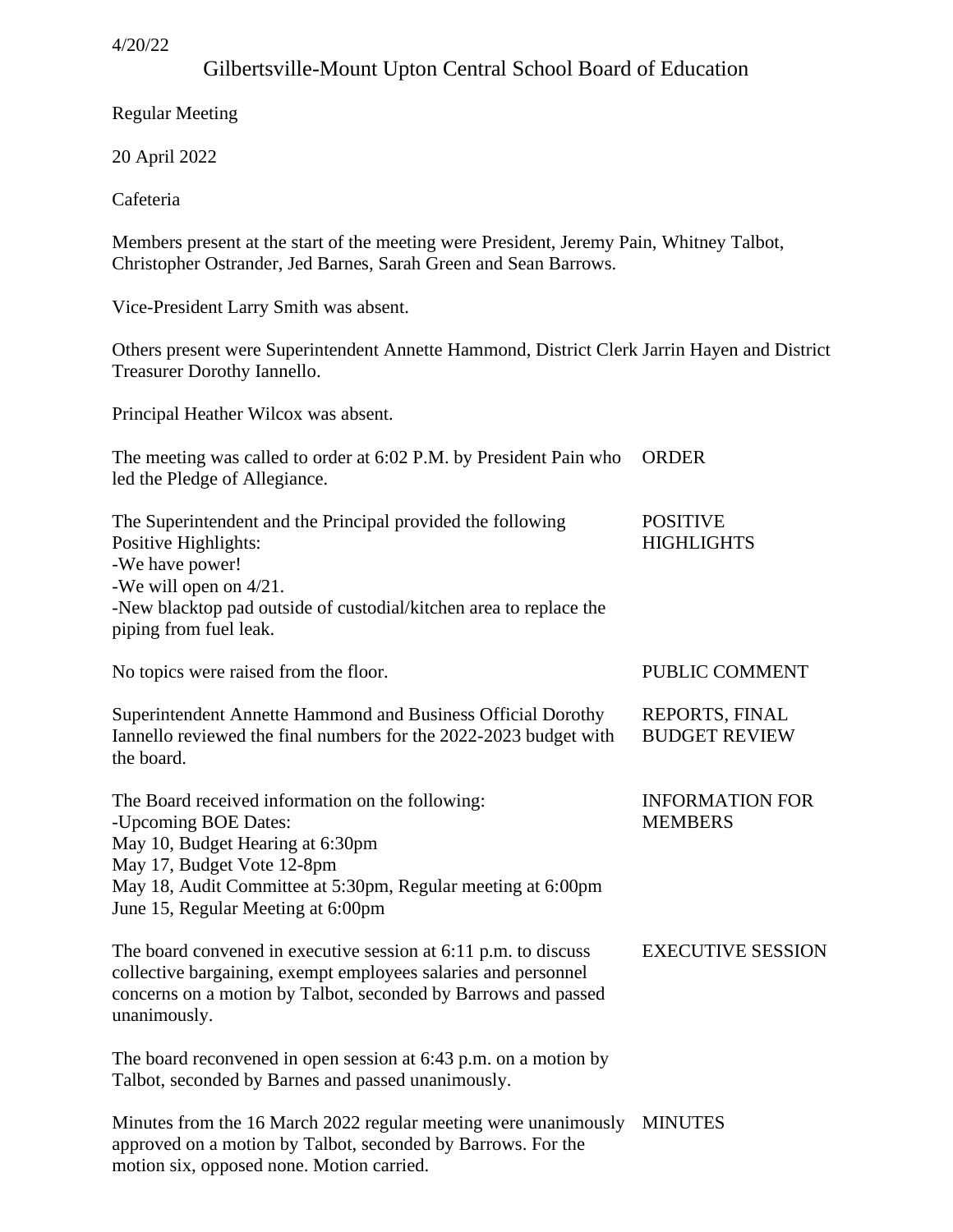Minutes from the 25 March 2022 regular meeting were unanimously approved on a motion by Talbot, seconded by Green. For the motion six, opposed none. Motion carried.

The proposed 20 April 2022 Regular Consent Agenda was unanimously adopted as amended on a motion by Talbot, seconded by Barrows. For the motion six, opposed none. Motion carried.

Board Member Barnes made the motion, seconded by Board Member Talbot, RESOLVED: Upon the recommendation of the Superintendent of Schools, to accept/approve the 25 March 2022 CSE/CPSE Consent Agenda. The meeting dates include 9, 16, 22, 25 & 30 March 2022 & 1 & 5 2022. For the motion six, opposed none. Motion carried.

Board Member Barrows made the motion, seconded by Board Member Talbot, RESOLVED: Upon the recommendation of the Superintendent of Schools, to accept/approve the 20 April 2022, Financial Consent Agenda as amended. For the motion six, opposed none. Motion carried.

#### **Financial Reports**

To accept the financial reports for March 2022.

### **Final Budget**

To adopt the final budget of \$10,695,500, for presentation to voters at the Annual District Vote/Meeting on 17 May 2022.

### **Property Tax Report Card**

To approve the Property Tax Report Card for the 2022-2023 school year.

#### **Cooperative Purchasing Agreement WHEREAS,**

The Cooperative Purchasing Service is a plan of a number of public school districts in

the Delaware-Chenango-Madison-Otsego BOCES Area in New York, to bid jointly

equipment, supplies and contract items, and

### **WHEREAS,**

The Central School named below is desirous of participating with other districts in the

Delaware-Chenango-Madison-Otsego BOCES in the joint bidding of the items mentioned above as authorized by General Municipal Law, Section 119-o, and

### **WHEREAS,**

The Central School named below wishes to appoint the Delaware-Chenango-Madison-

Otsego BOCES to advertise for bid, accept, tabulate bids and award bids on their behalf;

therefore

| AGENDA |
|--------|
|--------|

CSE/CPSE CONSENT AGENDA

FINANCIAL CONSENT AGENDA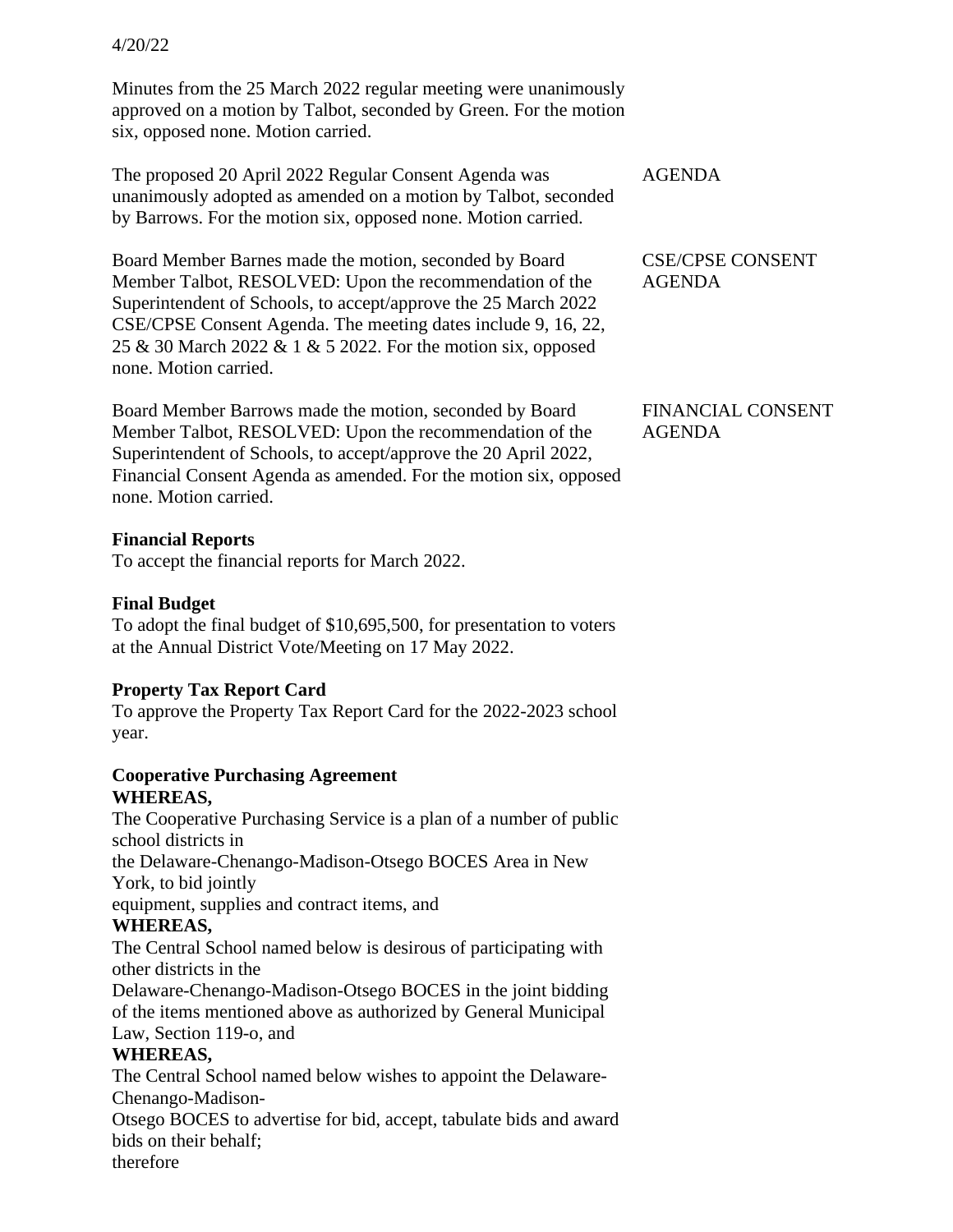### **BE IT RESOLVED,**

That the Board of Education of the Central School listed below hereby appoints the

Delaware-Chenango-Madison-Otsego BOCES to represent it in all matters relating

above, and designates the Evening Sun Newspaper as the legal publication for all

Cooperative Purchasing bid notifications, and,

## **BE IT FURTHER RESOLVED,**

That the Board of Education of the Central School listed below authorizes the Delaware-

Chenango-Madison-Otsego BOCES to represent it in all matters leading up to the

entering into a contract for the purchase of the above mentioned commodities, and,

## **BE IT FURTHER RESOLVED,**

That the Board of Education of the Central School listed below agrees to (1) assume

its equitable share of the costs of the Cooperative Bidding; (2) abide by majority

decisions of the participating districts; (3) abide by the Award of the BOCES Board;

(4) and that after the award of the bid it will conduct all negotiations directly with the successful bidder(s).

## **Generic Resolutions**

### **WHEREAS,**

It is a plan of a number of public school districts in the Delaware-

Chenango-Madison-

Otsego BOCES Area in New York, to bid jointly equipment,

supplies and contract

items, and

## **WHEREAS,**

The Central School named below is desirous of participating with other districts in the

Delaware-Chenango-Madison-Otsego BOCES Area in the joint bidding of the items

mentioned above as authorized by General Municipal Law, Section 119-o, and

## **WHEREAS,**

The Central School named below wishes to appoint a committee made up of participating schools to assume the responsibility for drafting of specifications, advertising for bids, accepting and opening bids, tabulating bids and providing the information to their Board of Education who will make the awards; therefore

### **BE IT RESOLVED,**

That the Board of Education of the Central School listed below hereby appoints the

Delaware-Chenango-Madison-Otsego BOCES to represent it in all matters relating

above, and designates the Evening Sun Newspaper as the legal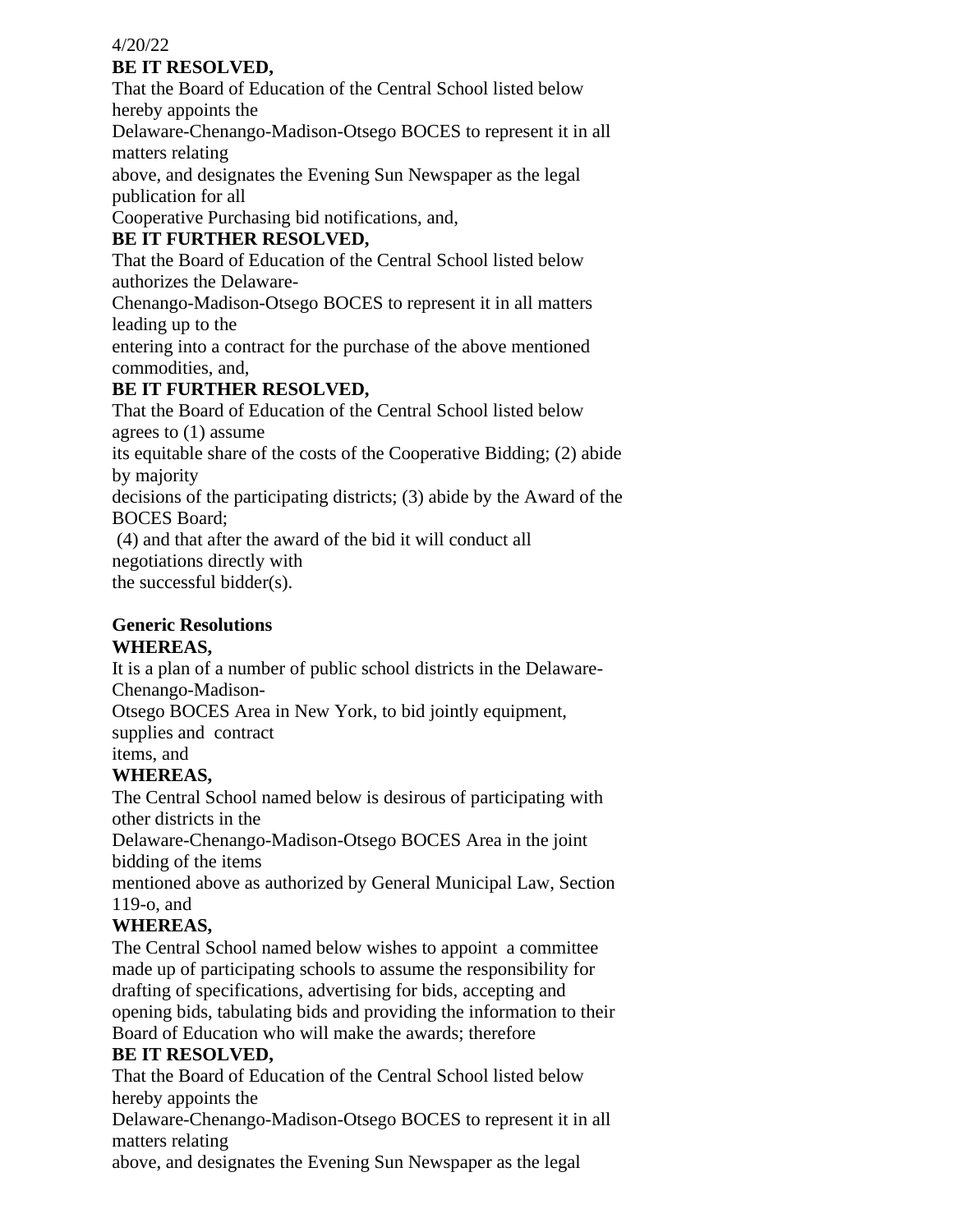publication for all Cooperative Purchasing bid notifications and,

### **BE IT FURTHER RESOLVED,**

That the Board of Education of the Central School listed below authorizes the above

committee to represent it in all matters leading up to the entering into a contract for the

purchase of the above mentioned items, and,

## **BE IT FURTHER RESOLVED,**

That the Board of Education of the Central School listed below agrees to (1) abide by

majority decisions of the participating districts on quality standards; (2) that it will award

contracts based on information provided from the bid; (3) and that after the award

of the bid it will conduct all negotiations directly with the successful bidder(s).

### **Food and Cafeteria Supplies WHEREAS,**

It is a plan of a number of public school districts in the Delaware-Chenango-Madison-

Otsego BOCES Area in New York, to bid jointly Cafeteria supplies including but not

limited to food and paper items, and

## **WHEREAS,**

The Central School named below is desirous of participating with other districts in the

Delaware-Chenango-Madison-Otsego BOCES Area in the joint bidding of the commodities mentioned above as authorized by General Municipal Law, Section 119-o, and

## **WHEREAS,**

The Central School named below wishes to appoint a committee made up of participating

schools to assume the responsibility for drafting of specifications, advertising for bids,

accepting and opening bids, tabulating bids and awarding bids and reporting the results to

the schools; therefore;

# **BE IT RESOLVED,**

That the Board of Education of the Central School listed below hereby appoints the

Delaware-Chenango-Madison-Otsego BOCES to represent it in all matters relating

above, and designates the Evening Sun Newspaper as the legal publication for all

Cooperative Purchasing bid notifications, and,

## **BE IT FURTHER RESOLVED,**

That the Board of Education of the Central School listed below authorizes the above

committee to represent it in all matters leading up to the entering into a contract for the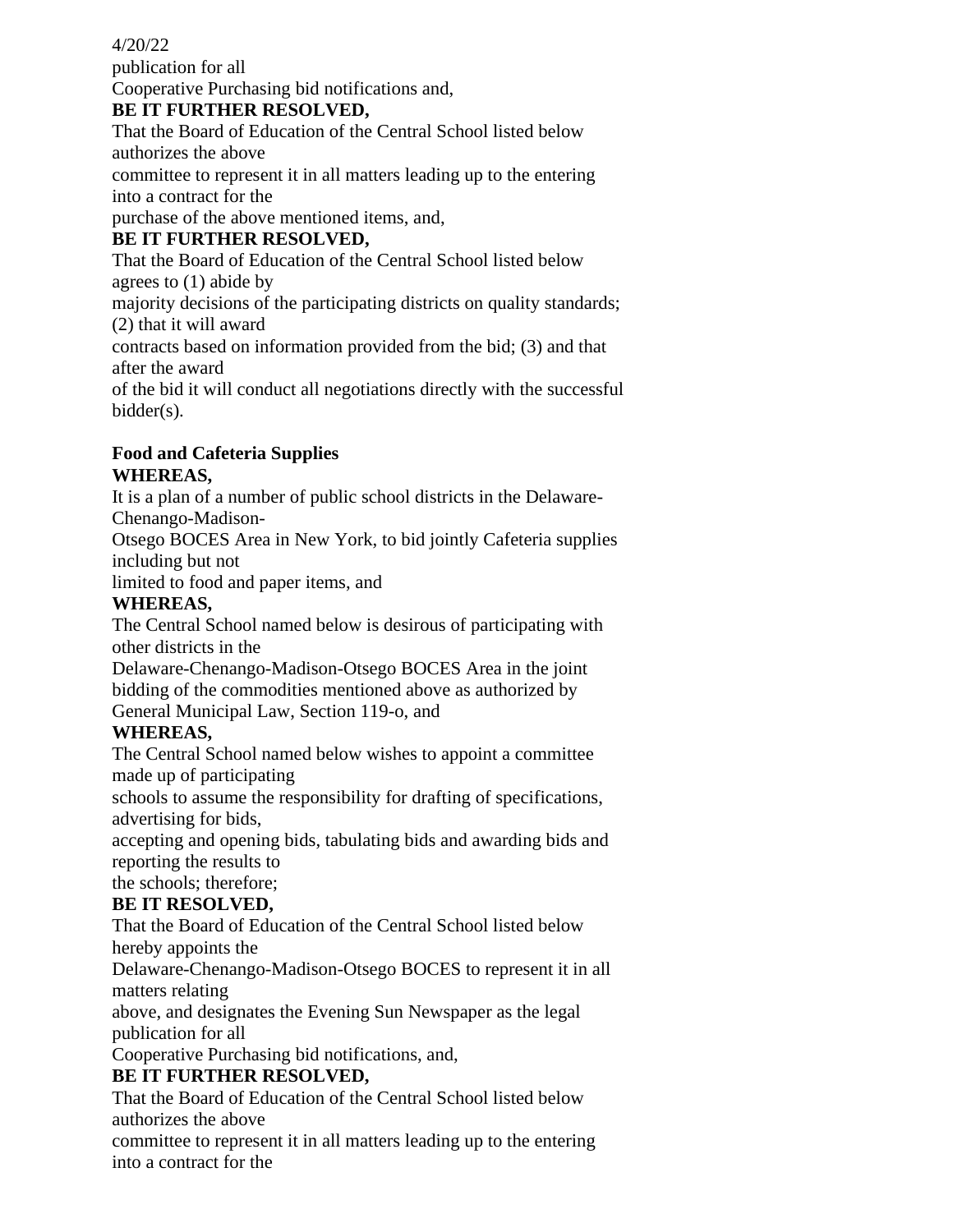purchase of the above mentioned commodities, and, **BE IT FURTHER RESOLVED,**

That the Board of Education of the Central School listed below agrees to (1) assume its equitable share of the costs of the Cooperative Bidding; (2) abide by majority decisions of the participating districts on quality standards; (3) that it will award contracts according to the recommendations of the committee; (4) and that after the award of the bid it will conduct all negotiations directly with the successful bidder(s).

### **Budget Transfer**

To approve the budget transfer from April 11, 2022 to cover costs of fuel oil.

Board Member Barnes made the motion, seconded by Board Member Talbot, RESOLVED: Upon the recommendation of the Superintendent of Schools, to accept/approve the 20 April 2022, Financial Proposal Consent Agenda as amended. For the motion six, opposed none. Motion carried.

**Confidential/Exempt Salaries for 2022-2023**

To approve/accept confidential/exempt salaries for the 2022-2023 school year and any revisions to the proposed Terms of Employment, effective 01 July 2022.

Board Member Talbot made the motion, seconded by Board Member Barrows, RESOLVED: Upon the recommendation of the Superintendent of Schools, to accept/approve the 20 April 2022, Personnel Consent Agenda. For the motion six, opposed none. Motion carried.

PERSONNEL

FINANCIAL

AGENDA

PROPOSAL CONSENT

CONSENT AGENDA

# **Annual Positions/Advisors**

**PAID ANNUAL POSITIONS**

| <b>POSITION</b>                  | <b>NAME</b>                   |
|----------------------------------|-------------------------------|
| <b>Class of 2026 Co-Advisors</b> | Larisa Waghorn & Tracy Kokell |

#### **Resignation**

To accept the resignation of Tiffany LaVancha, Counselor, effective August 31, 2022.

### **Resignation**

To accept the resignation of Lynne Talbot, 7-12 Mathematics Teacher, effective August 31, 2022.

Board Member Talbot made the motion, seconded by Board Member Barrows, RESOLVED: Upon the recommendation of the Superintendent of Schools, to accept/approve the 20 April 2022, New Items Consent Agenda. For the motion six, opposed none. Motion carried.

NEW ITEMS CONSENT AGENDA